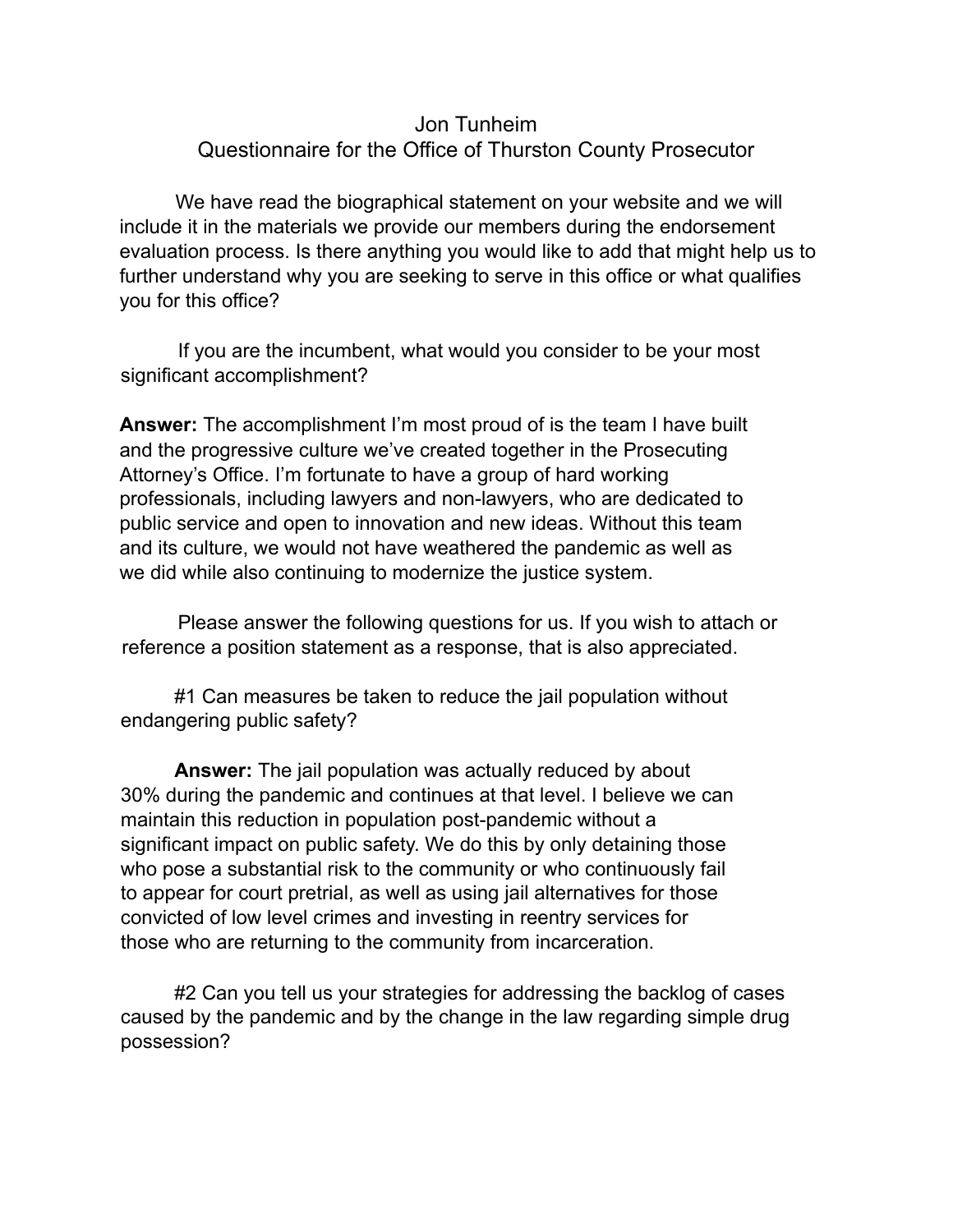**Answer:** We are currently implementing a strategy to address the backlog

of cases which accumulated during the pandemic utilizing our "first look" approach. This approach consists of screening uncharged backlog cases for diversion alternatives before the case is filed and working with public defenders to move eligible cases into diversion programs as early as possible. By using diversion alternatives for appropriate non-violent cases we can prioritize our resources for violent and repeat offenders. Additionally, in response to the Supreme Court decision in *State v. Blake*, we created a unit in our office to work collaboratively with our public defender's office to exonerate or resentence those whose sentences were affected by that decision.

#3 Do you believe that electronic monitoring devices should be employed on individuals arrested for a crime while awaiting trial instead of holding them in jail?

**Answer:** Thurston County is currently involved in a five year overhaul of our pretrial system with technical assistance provided by Arnold Ventures. In Washington, courts may require money bail for those who pose a substantial threat to the community, are likely to flee, or who may interfere with the administration of justice. In Thurston County, our pretrial services program provides judges with alternatives when releasing people, including pretrial supervision and the possible use of electronic monitoring devices. That being said, most people who are released pretrial should be released without electronic monitoring because current research and best practice indicates that electronic monitoring should be used sparingly and only in certain circumstances as a condition of pretrial release. I support the presumption that those who are not a threat to public safety should be released before trial and the court's ability to order electronic monitoring in appropriate cases.

#4 Do you believe the drug court program has been effective in reducing the revolving cycle of drug use and crime?

**Answer:** The research evidence is clear that a properly run drug court using current best practices can significantly reduce recidivism among its participants, even if they don't ultimately graduate. I am a long-time vocal advocate in favor of drug courts and other therapeutic courts and am proud to be in a county with a robust therapeutic court program. I am also the past president of the Washington State Association of Drug Court Professionals, a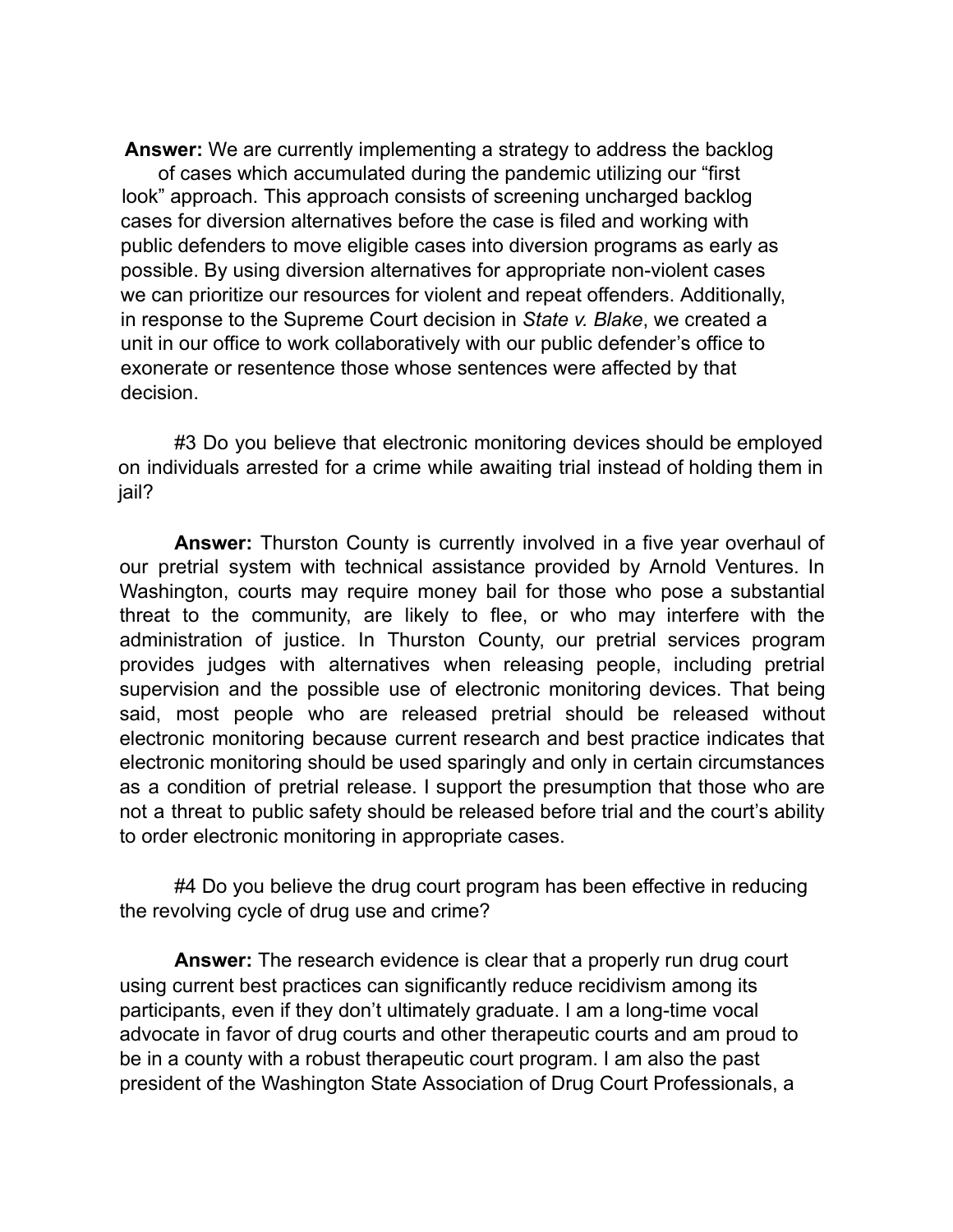statewide nonprofit organization which supports professionals working in therapeutic courts throughout the state.

#5 Are existing firearm regulations sufficient?

**Answer:** While Washington has strong regulations regarding the sale of firearms, those regulations should always be reviewed for improvement in my opinion. Recent legislation restricting sale of high-capacity magazines and addressing "ghost guns" are good examples of necessary improvements to regulations. I support regulations designed to prevent firearms from getting into the hands of those who would use them to inflict harm.

#6 Are existing programs sufficient to prevent domestic violence and sexual violence?

**Answer:** As a communuty, we should be very proud of our long history of supporting programs focused on responding to domestic and sexual violence. Currently, the Prosecuting Attorney's Office has a specific team of prosecutors, support staff, and victim advocates dedicated to these cases. In addition, Thurston County is one of the few counties in Washington to have both a child advocacy center, providing services to victims of child abuse and neglect, and a family justice center providing services to victims and survivors of domestic violence and human trafficking. The Prosecuting Attorney's Office is an active participant in both programs. That being said, there are always ways to improve our response to domestic and sexual violence and such improvements will continue to be a priority during my next term as Prosecuting Attorney.

#7 Do you support the death penalty for capital offenses?

**Answer:** The Washington death penalty statute has been ruled unconstitutional by our state's Supreme Court. I would not support legislation to re-enact it.

#8 Do you think that the Prosecutor's Office should cooperate with federal authorities in the identification of undocumented immigrants?

**Answer:** No. While we are a public office and subject to the Washington Public Records Act, a county prosecutor's role does not include enforcing federal immigration law. Our current practice is to comply with lawful requests for records but we do not proactively identify immigration status of any victim,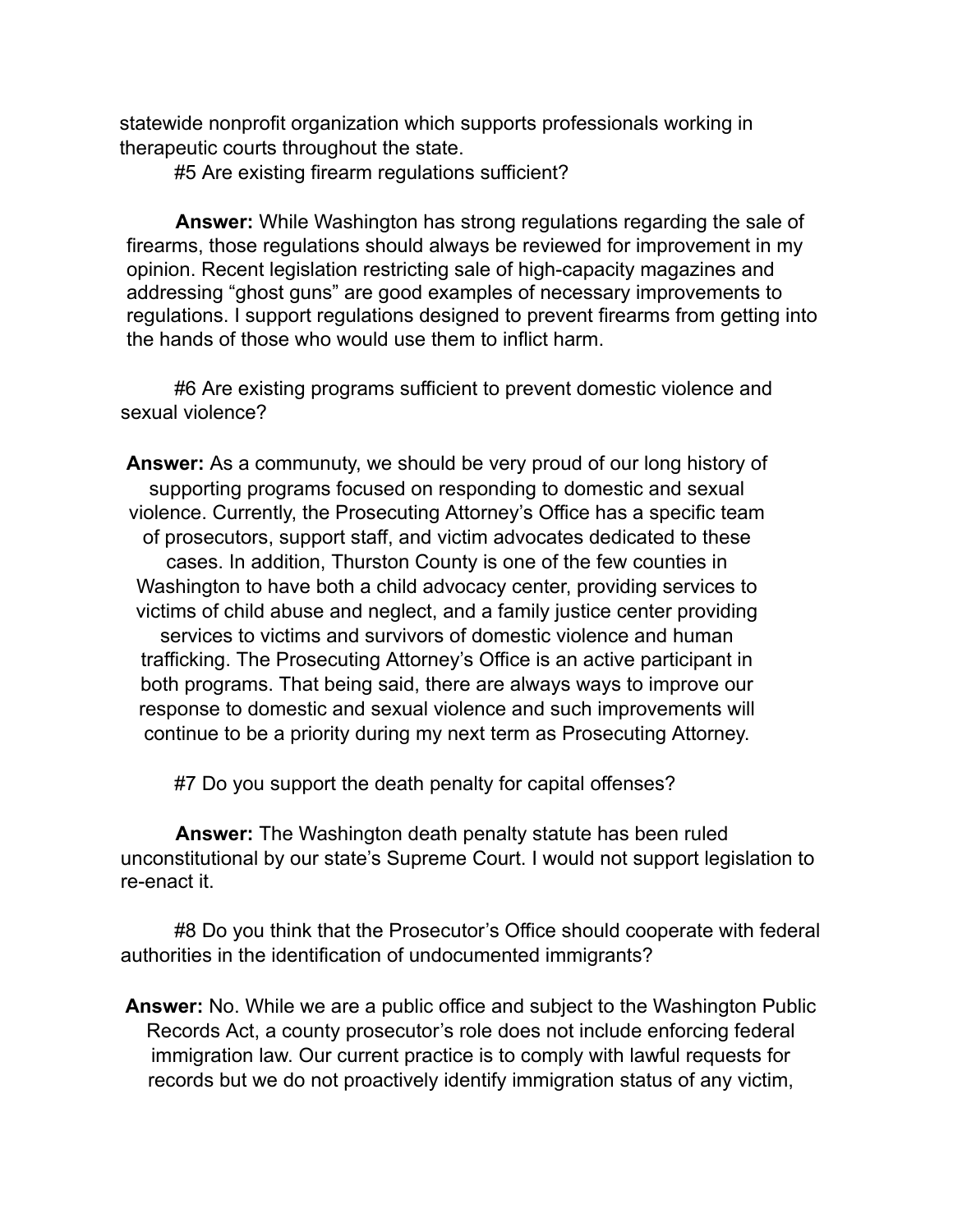witness or defendant to federal authorities. We do, however, routinely review and support requests for special immigration visas for victims of crime.

#9 Do you believe the Citizens United decision should be reversed?

**Answer:** Yes.

#10 Do you believe any form of discrimination (race, sex, gender

identification, age, disability, or creed) is acceptable?

**Answer:** No. The Prosecuting Attorney's Office is an equal opportunity employer.

#11 Does homelessness impact the work of the Prosecutor's Office?

**Answer:** Yes, in that those who are homeless are at higher risk of becoming involved in the criminal justice system. We have also had several recent examples of violent and other crime arising in areas where people who are unhoused tend to camp or congregate. I support a housing first philosophy founded on the principle that housing is a basic need which in turn increases engagement in treatment and other services reducing their risk of becoming involved in the criminal justice system.

#12 If more robust mental health treatment programs existed, how would they impact the Prosecutor's Office?

**Answer:** Those who enter the criminal justice system because of mental or behavioral health issues represent a failure of our mental and behavioral health systems in my opinion. Investments in those systems are critical to providing the necessary services which hopefully prevent crime and criminal justice involvement. Currently, we dedicate significant resources on cases involving mentally ill individuals who pose a risk to the community because the mental health systems are incapable of managing them. If those treatment systems were improved, we could divert those resources to focus on people who are not suffering from mental illness and hold them accountable for their criminal behavior.